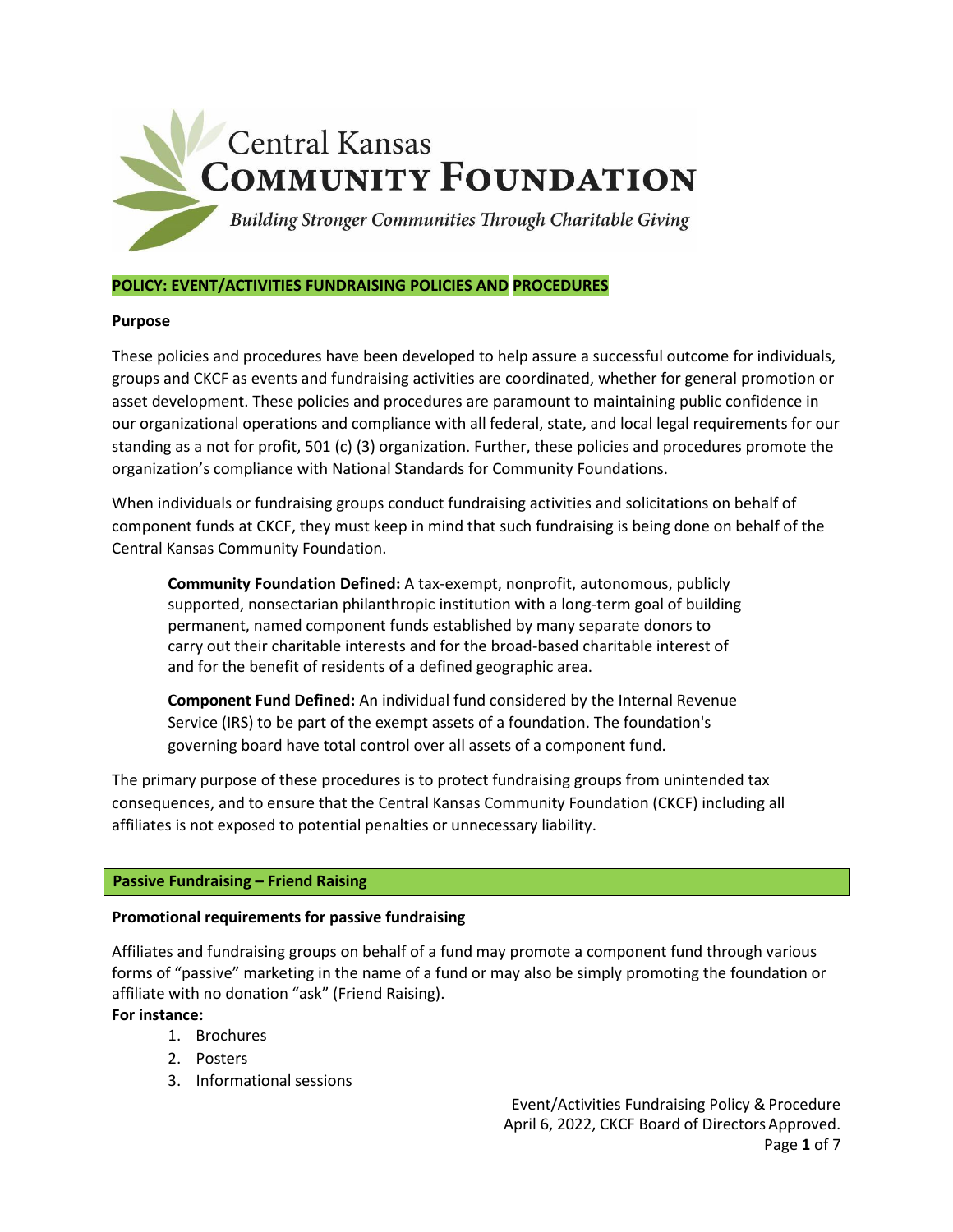- 4. Appeal letter
- 5. Video Recorded and other Electronic Messages
- 6. Social media fund drive
- 7. Grant/Scholarship award ceremonies

In response to any of the above passive marketing efforts, a donor may make a gift directly to the fund. **Checks can be made payable to:**

- 1. Central Kansas Community Foundation (CKCF)
- 2. The name of the affiliate
- 3. The name of the fund

Online credit card donations may also be made via our Donation Portal.

Non-cash gifts may be accepted but must be approved by the foundation per the current Gift Acceptance Policy guidelines.

Fund-representatives Advisors have access to the details of all gifts to the fund through their donor portal accessed through the CKCF website and are encouraged to send thank you notes to all contributors no matter the size of the gift. CKCF provides all IRS required gift acknowledgment letters for every gift verifying its tax deductibility status. This is not the responsibility of the affiliate or donor.

CKCF must approve, in advance of printing or production, all written, electronic, or recorded/live video event or activity materials related to solicitations promoting a fund.

**This will include, but is not limited to:**

- Letterhead
- Brochures/posters
- Newspaper and magazine advertising
- Press releases
- Website and social media content including video
- Radio and television announcements

All such materials must show the affiliate relationship to CKCF (*Goessel Community Foundation, an affiliate of Central Kansas Community Foundation*)

All such materials must list the fund as a component fund of CKCF (*Carriage Factory Gallery Endowment Fund is a component fund of Central Kansas Community Foundation)*.

## **Active Fundraising**

Active fundraising involves additional legal requirements. Generally, active fundraising events will fall into one of three categories:

# **A. Independent Event or Fundraising by a Tax-Exempt Organization**

- **B. Independent Event or Fundraising by an Individual or Non-Tax-ExemptOrganization**
- **C.** Component Fund Event or Fundraising by an Individual or Non-Tax-Exempt Organization

Event/Activities Fundraising Policy & Procedure April 6, 2022, CKCF Board of DirectorsApproved. Page **2** of 7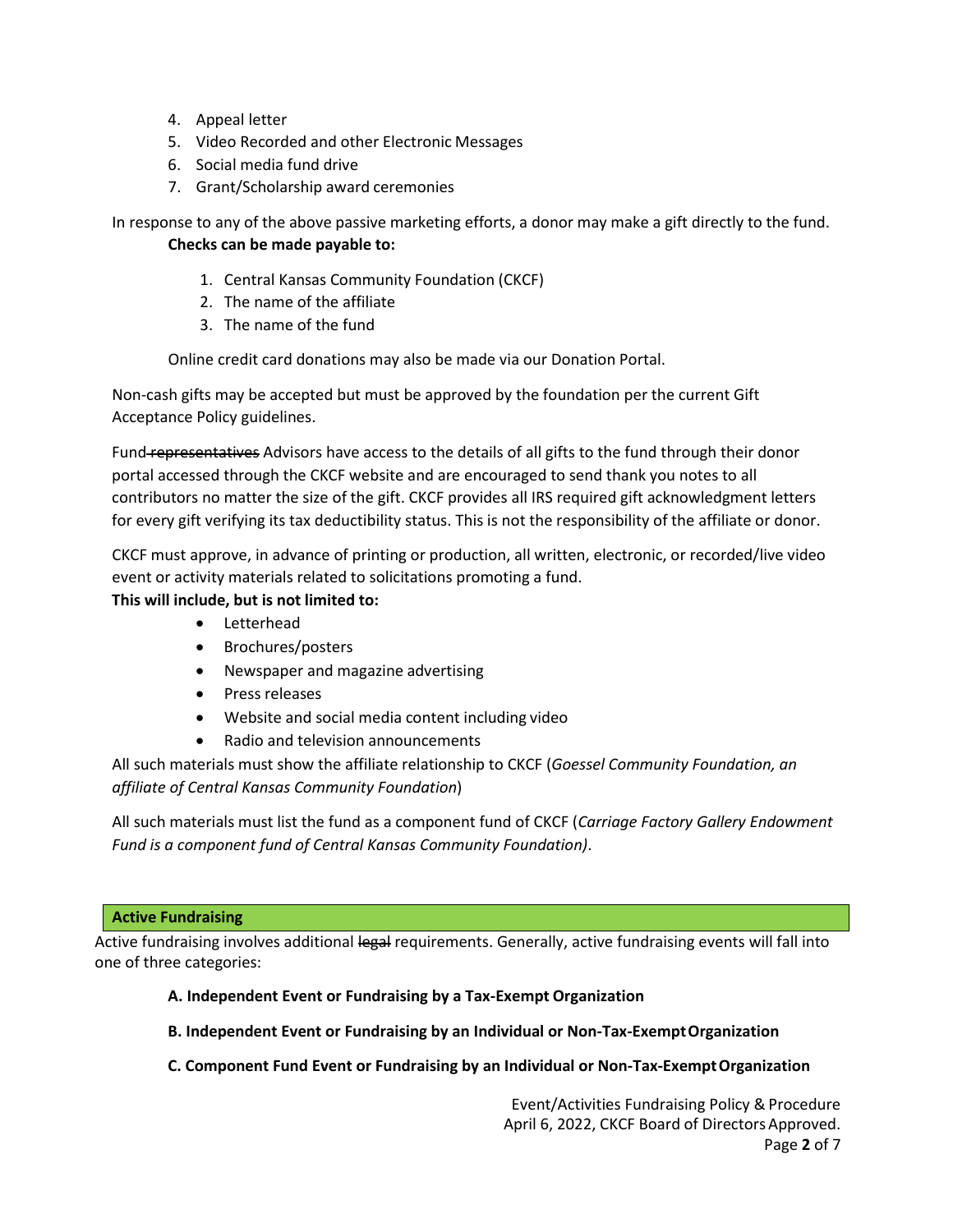#### **A. Independent Events or Fundraising by a Tax-Exempt Organization**

An organization with its own charitable status and/or solicitation license may sponsor a fundraising event or solicitation promoting its organization and deposit the net proceeds into a fund that has been established for its benefit at CKCF and its affiliates. The organization issues its own tax acknowledgement letters.

Independent Fundraising would be totally managed by the organization and ultimately only one check would be sent to CKCF for deposit to the fund benefiting from the fundraising effort.

Promotional materials need to publicly state that the proceeds will benefit and be deposited into a fund at CKCF, all printed and spoken material must clearly state that the fund is "*a component fund of the Central Kansas Community Foundation*."

If CKCF manages an Organization Fund, aka Agency Fund, the contributions may only come directly to the fund from the Organization to maintain the status of an Organizational Fund. If CKCF manages a Designated Fund for the organization, it is best for the organization to still send proceeds to CKCF after deposit at said organization, however with a designated fund status a donor could send a contribution direct to the fund and CKCF gift acceptance protocols would be activated. Gifts directed to CKCF for deposit to benefit the fund would be tax deductible.

#### **B. Independent Events or Fundraising by an Individual or Non-Tax-Exempt Organization**

Special events or fundraising activities may be conducted by an individual, a group of people, or an organization without the endorsement or involvement of CKCF and its 501(c)(3) nonprofit classification. Generally, the person or group that plans and executes the fundraiser makes one lump-sum donation to the component fund. Because the event is not sponsored by CKCF or another 501(c) (3) nonprofit organization, donors are **NOT** entitled to a charitable tax deduction for their gifts.

## *Guidelines Applicable to Non-Tax-Deductible Fundraising and Special Events:*

1. An individual or group that plans and executes a special event or fundraising event may state that the net proceeds will benefit the general purpose but not public promotion of a fund name or involvement with the Foundation. There would be no reference to CKCF in printed materials or communications of any kind.

2. The group may not use CKCF's tax exempt number in connection with the event. Contributions made at theevent **will not** qualify as tax-deductible charitable gifts to CKCF.

3. Event organizers are responsible for obtaining and paying for any necessary insurance, permits, licenses, approvals, etc.

4. Events and fundraising activities often require certificates of insurance or signed contracts. When the events are sponsored independently of CKCF, the name of the Foundation or the fund must NOT appear on any contract or agreement.

5. Separate Events or activities that include opportunity drawings or other games of chance are regulated by state and local governments and must be specifically reviewed and authorized by

> Event/Activities Fundraising Policy & Procedure April 6, 2022, CKCF Board of DirectorsApproved.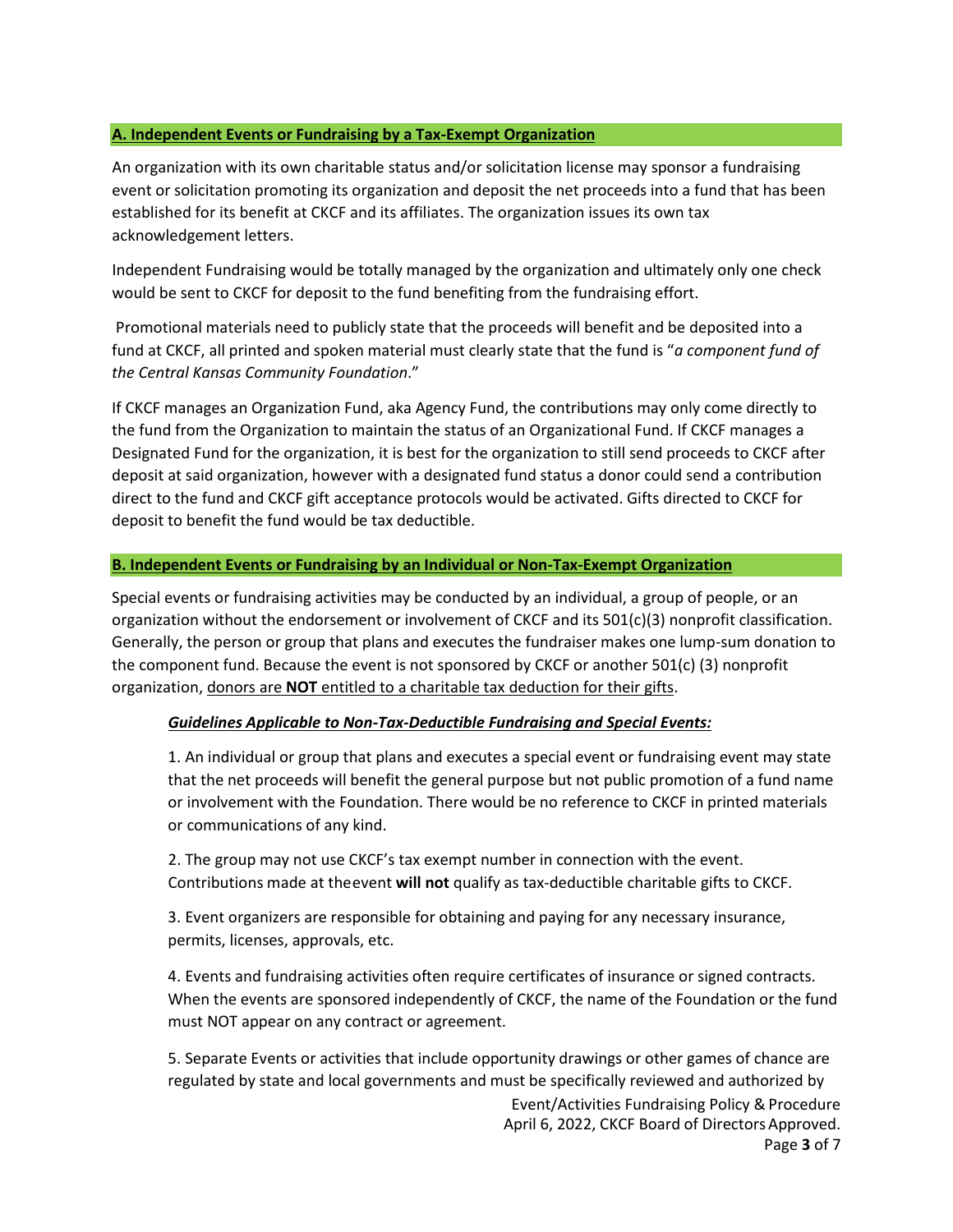the appropriate branch of government.

6. Individual participants in the event make their payments to the organizing individual or group and **not** to the Central Kansas Community Foundation, any affiliates or the fund.

7. The group that plans the event shall pay expenses, collect contributions, and send the net proceeds of the fundraiser to the CKCF for the benefit of the specific fund by check with memo denoting the fund name.

*Note on Tax Deductibility:* Contributions to a fundraiser are only tax deductible when they are received and acknowledged directly by a qualified nonprofit organization.

# **C. Component Fund Events/Activities or Fundraising by an Individual, Committee, Affiliate or Non-Tax Exempt Organization**

This section applies to events and fundraising activities that are a element of CKCF meaning they are hosted/sponsored under CKCF and its 501(c) (3) nonprofit classification and will be governed by a set of CKCF guidelines, Federal and State laws and National Standards accreditation requirements accordingly.

# *Guidelines Applicable to Special Events and Tax-Deductible Fundraising:*

- 1. All events and fundraising activities must be approved in advance by CKCF.
- 2. An "Event/Fundraising Application Form" must be submitted preferably 90 days prior to the proposed event. To ensure approval submit no later than 20 business days before a group expects to promote the event.
- 3. Component Fund Event and Fundraising activities may rely on legal and liability protection from CKCF. If there are additional insurance coverage needs outside of the standing policy, the CKCF agent will explore policy options and premiums for consideration for financial responsibility of the event host.
- 4. Approval of the event from the CKCF CEO must occur before any advertising or promotion begins. Once approval is obtained, all event or fundraising guidelines must be followed. Additional administrative fees may be charged.
- 5. All use of the Central Kansas Community Foundation and affiliates names and logo's, in advertising and promotion must be approved in advance by CKCF. At least 20 business days should be allowed. All written, electronic or spoken event and fundraising materials should make clear the relationship between the fund, the affiliate and CKCF (i.e. The Halstead Community Foundation, an affiliate of CKCF, is raising funds on behalf of the Halstead Community Impact Fund, a component fund.) The purpose of the event or fundraising event must be clearly stated on all materials. The individual or fundraising group must also supply a final copy of all printed materials, scripts, videos, etc. that are used to publicize the event to be put in the electronic event folder for that year of activities. (Note: The ticket price portion that is tax deductible is ticket price less value of goods and services received. For example, a dinner ticket of \$20, the value of dinner is \$10, only \$10 is taxdeductible).
- **6.** For all fundraising events, there must be a crowd consent poster visible to participants. If possible, take a picture of the area where this crowd consent poster is posted so that we have that in our event files. The crowd consent poster is good for all multi-media posts

Event/Activities Fundraising Policy & Procedure April 6, 2022, CKCF Board of DirectorsApproved. Page **4** of 7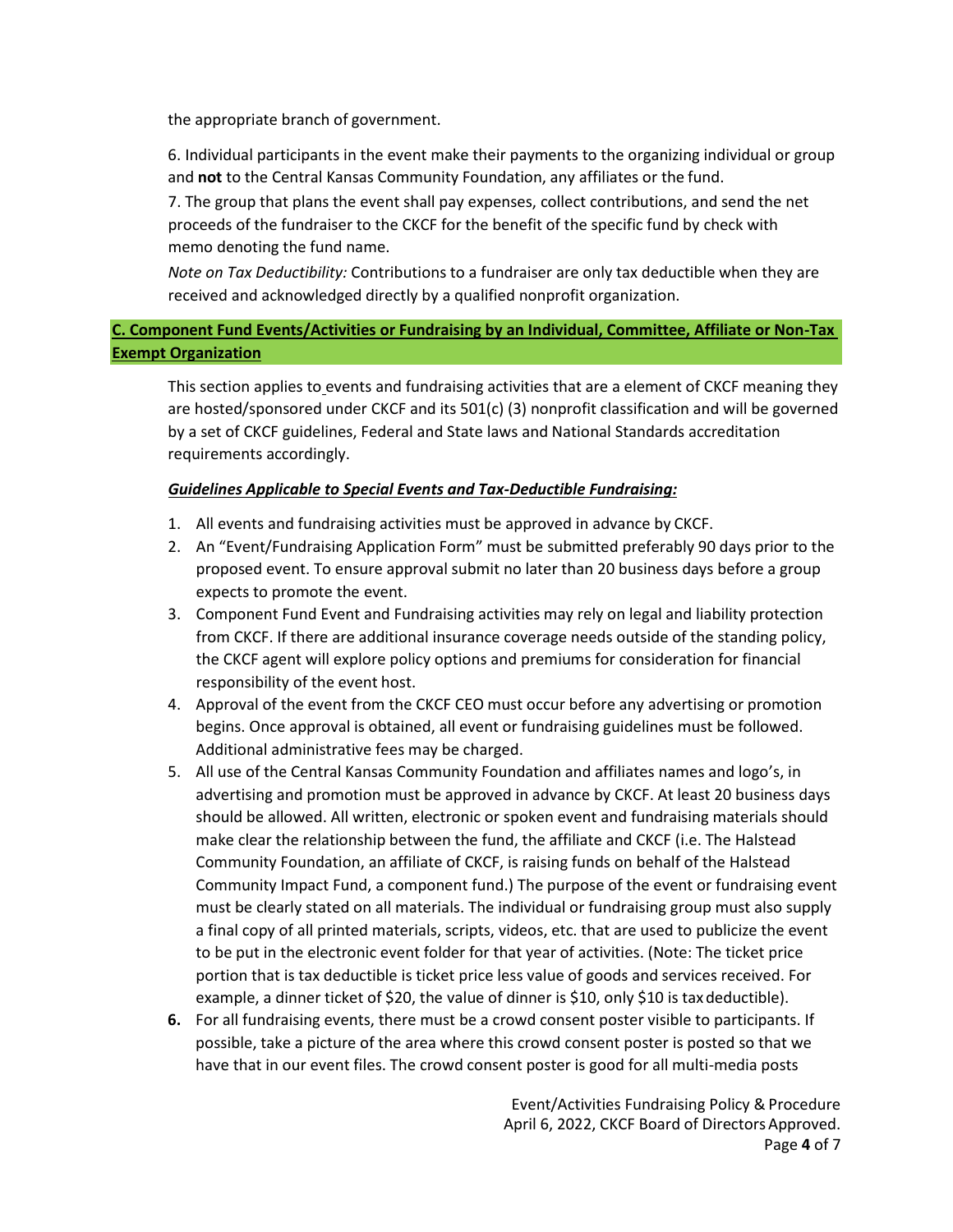including pictures the day of the event and the following day. For all print materials using photos of event participants, we must obtain a signed multi-media release form from the participant. Also if wish to use pictures or video later than 1 day immediately following the event. **Please note: we encourage all event staff to be careful not to include minors in any photos taken at an event.**

#### **Note on Unapproved Fundraising Events:**

**There will be occasion when an event or activity is not permitted after the Event Application Form is reviewed. A full explanation of this will be provided to the submitting party. Please know CKCF is supportive of raising funds yet also is aware of their responsibility for not only return on investment but also the risk and safety of our donors, organizers, staff and potential participants.**

1. The following events/activities are only some examples of what will **NOT** beapproved:

- a. Casino nights
- b. Bounce Houses
- c. Event involving animals
- d. Drone involved activities
- e. Sales We do not sell items
- f. Fundraising for donor advised funds
- g. Fundraising which utilizes the services of a professional organizer.

\*Please request our annual exclusion document for an extensive list of activities and events that are not covered by the CKCF insurance policy.

2. Upon review and evaluation of the "Event/Fundraising Application Form," CKCF may not approve the application, but it would accept the net proceeds of the event as a contribution as described in Section B of these policies and procedures. CKCF would not endorse the event, be involved in the promotion, planning or production of the event, nor allow its name or that of the component fund to be used in any way with the fundraising materials and activities. In this case, when the event has not been approved by CKCF by way of a completed and approved Event/Fundraising Application Form or otherwise, contributors would not receive tax deductibility for their contributions given before, during and after the specific event.

## **D. The individual or fundraising group will be responsiblefor:**

a) Appoint an Event Chairperson who will serve as the point of contact with CKCF staff

b) Submit a completed "**Event/Fundraising Application Form**" for consideration and approval or not by the CEO preferably 90 days prior to the proposed event and no later than 20 business days before promotion of event is planned

c) Discuss with CKCF staff liability insurance coverage requirements, if any activities fall outside of the regular CKCF coverage the group shall request approval from CKCF to acquire additional insurance from CKCF insurance agent. Individual or group shall be responsible for any additional costs for coverage (if any).

> Event/Activities Fundraising Policy & Procedure April 6, 2022, CKCF Board of DirectorsApproved. Page **5** of 7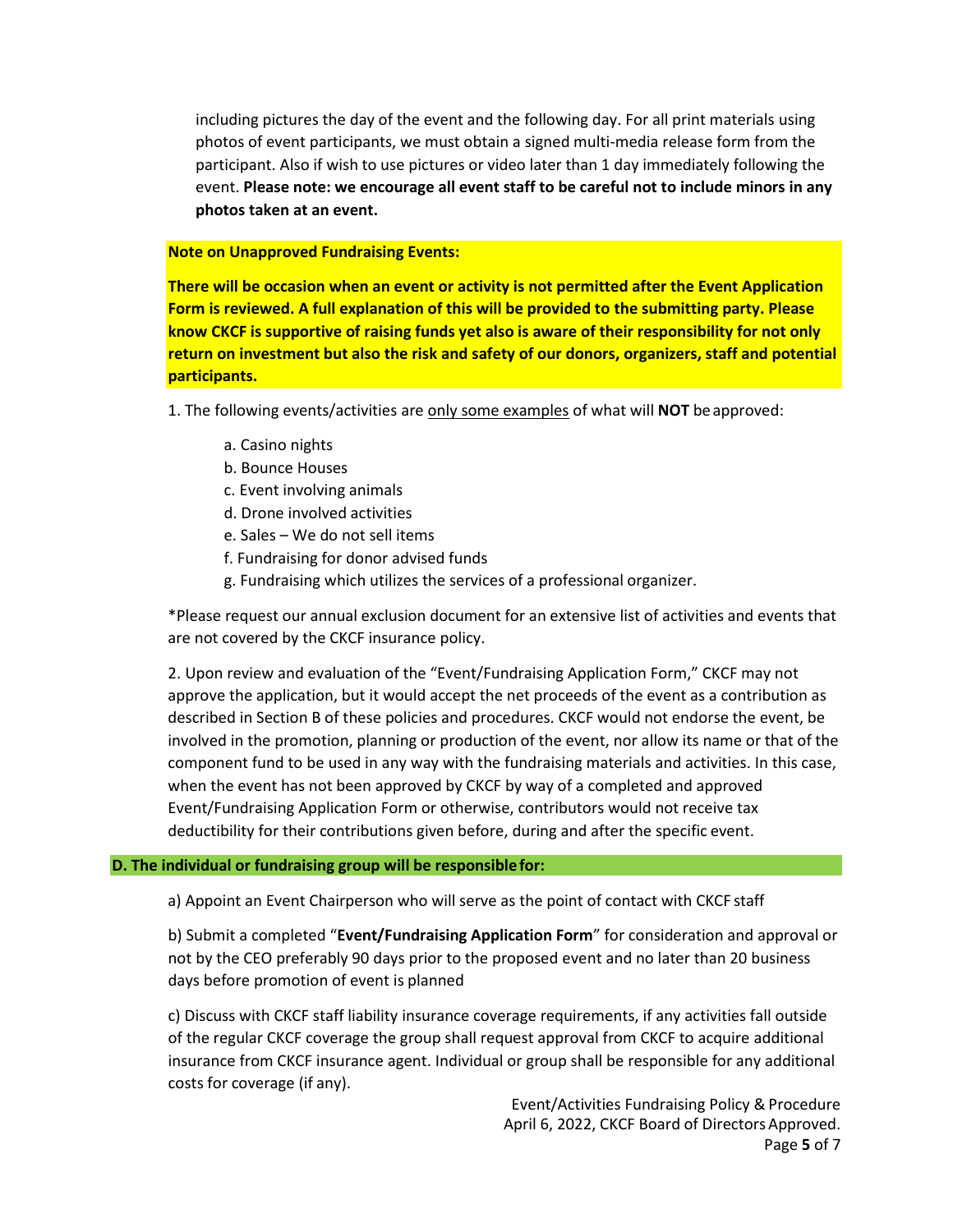d) Provide CKCF staff with information pertaining to the event, such as ticket prices and the value of goods and services prior to the event. **Event/Fundraising Donation Spreadsheet** must be used for submission to CKCF post event, showing details of contributions received, by whom and for what amount.

e) Obtain approval from the CKCF CEO if new event activities are later identified and if the expenses of the event change by more than 5%;

f) Work with vendors, media, and/or volunteers to promote the event with written, electronic and spoken materials that have been approved by the CKCF CEO.

g) Account for all contributions by completing and submitting an **Event/Fundraising Donation Spreadsheet and the Donation Deposit Record Form** to CKCF within one week from event for processing.

h) Review and approve invoices associated with the event and forward these invoices to CKCF staff within three weeks of the event.

i) Make arrangements for Petty Cash (it is not provided by CKCF) by acquiring a cash bag and the anticipated amount of petty cash needed. CKCF recommends a committee member provide petty cash and sign in the cash placed in the bag in the company of another committee member serving as a witness. At the end of the event reimburse the petty cash contributor with notes by the witnessing member and the petty cash contributor being reimbursed. Remaining cash shall be logged on appropriate spreadsheet, **Donation Deposit Record Form** for deposit

**j)** Developed a plan and submit for approval prior to event listing all prizes and who is eligible to receive them. Prize money is **NOT** encouraged. Prize money waiver option must be included. If Individuals accept winning a specific prize or grant/cash benefit, the Committee must provide completed **W- 9**'s along with a **Distribution Recommendation Form.**

k) Accept responsibility for any financial losses of the event for those instances where thefunds do not exceed the expenses of the event.

l) Comply with federal, state and local laws.

## **E. CKCF staff will be responsible for:**

a) The review and approval of all written, electronic and spoken event and fundraisingmaterials to assure compliance with federal, state and local legal and National standards requirements.

b) Determine if additional liability insurance needs to be provided by the individual or fundraising group naming CKCF as an additional insured; CKCF to request a copy of the COI for file.

c) The review and signing of contracts required for the event shall be only signed by the CEO unless specific permission has been delegated;

d) Filing legal licenses as required by law (i.e. ABC) would be required under the organizational entity of Central Kansas Community Foundation not an affiliate or fund;

> Event/Activities Fundraising Policy & Procedure April 6, 2022, CKCF Board of DirectorsApproved. Page **6** of 7